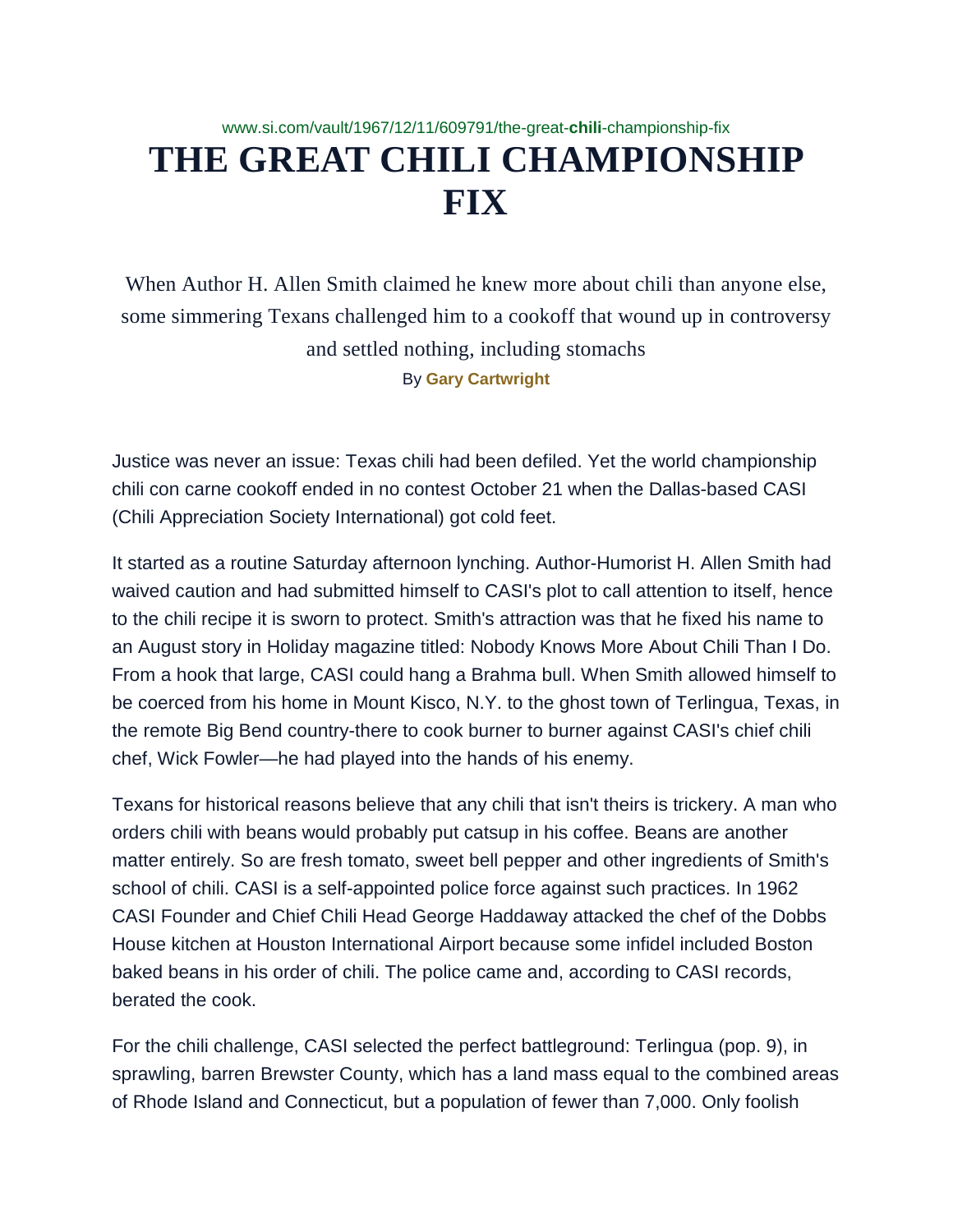pride or an incurable dope habit would force a man into this country to take a chance he knew he didn't have. CASI did not care which it was with H. Allen Smith.

Founded in 1951, CASI is an indefinite number of middle-aged, middle-class chili lovers. They are publishers, newspaper editors, prosperous attorneys columnists, local television personalities and ranking public-relations men. They have granted chapters to Los Angeles, Mexico City (Chino Ortiz, former Mexican ambassador to Chile, is a cardcarrying CASI member), Tokyo, Saigon, Danang, Kansas City and to the National Press Club in Washington. But the nerve center of the organization is Dallas. Members of CASI prefer their chili thick, and they demand that it be hot. They are proud to burn in the name of chili con carne.

In the week preceding the contest, the chili war attracted front-page notice in papers ranging from The Austin-American Statesman to The Wall Street Journal, which billed the cookoff as the "Chili Bowl." Prodded on by The Dallas Morning News Columnist Frank X. Tolbert, the cookoff took on the aspects of a bitter political campaign.

Wick Fowler is a 255-pound sometime newspaper reporter who packages and sells his own chili mix and travels extensively (he recently returned from Vietnam) in the name of CASI. His recipe is the outgrowth of a bunch of fun-loving pals dumping personal theories in the cook pot aboard his houseboat; but he believes it to be so surefire that he brought along a package of his two-alarm mix to use in the preparation of his entry. His Caliente Chili, Inc. of Austin will package and sell 200,000 batches this year: together with two pounds of lean, coarse-ground meat, one eight-ounce can of tomato sauce and some water, each package makes 1½ quarts of chili (the alarm number is optional) and costs \$1 by mail.

Fowler admitted that he had never tasted Smith's chili, but added, "I saw a punch bowl of it recently. It makes a very clever centerpiece."

Smith heard this and called Fowler "hen-headed." He observed further that a "fowler is a despoiler of little birds. A wick is a hunk of rag stuck in a container of oil. It burns with a flickering, smelly flame. This Wick Fowler. I believe, will burn with the searing flame of ignominy at Terlingua next Saturday at high noon."

Columnist Tolbert—once threatened with expulsion by CASI for championing a greaseless chili favored by LBJ's doctors, but more recently, on publication of his book,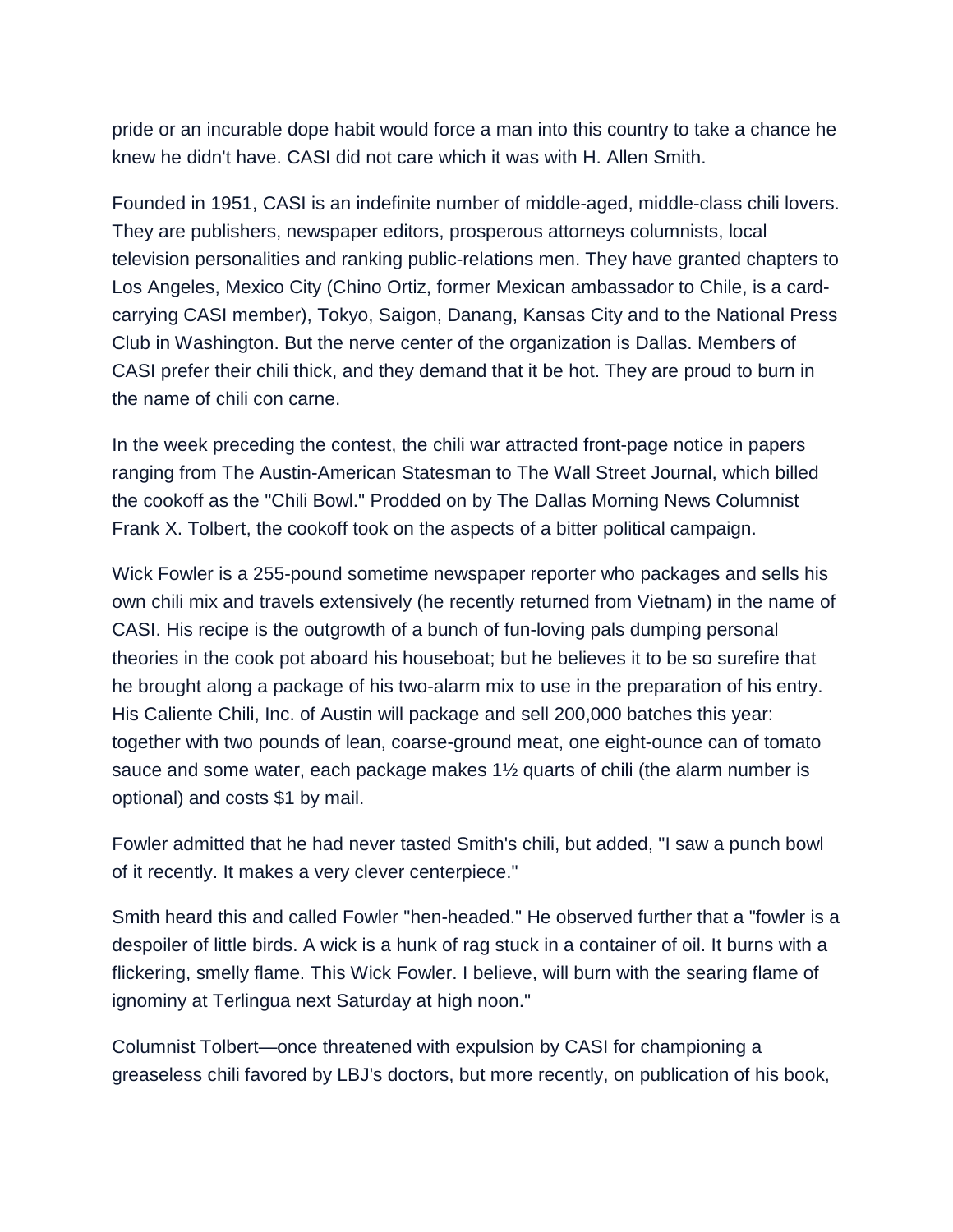A Bowl of Red, elevated to the position of a poet laureate of the society—jumped on the story.

What incensed Tolbert and his cronies was not the title of Smith's magazine article, which could be dismissed as eastern stupidity, but Smith's references attacking the revered chili pepper on which the Texas recipe hinges ("It killeth dogs") and the Texans' habit of thickening their boil with masa flour ("You might as well throw in some maraschino cherries").

What is more, Smith's recipe called for vegetables and, God help him, canned pinto beans. Tolbert wrote that Smith's recipe put him in mind of "a chili-powder-flavored lowtorque beef gruel."

Smith got into personalities, firing off a letter describing his antagonists as a bunch of "childish, semirumped, Rotarian-type cracker breakers...."

"I have read most of Smith's books...in fact, all the dirty ones," retorted Fowler. "He is a very funny man. The funniest thing he ever wrote was that chili recipe."

To insure that the judgment would be a fair-and-square victory for Fowler and Texas, CASI asked each contestant to select one judge. The society appointed the balancing judge. He was Dallas Attorney David Witts, who is half owner (with Auto Racing Impresario Carroll Shelby) of the 200,000-acre Terlingua Ranch on which the ghost town is situated. Witts also happens to be one of three "kitchen helpers" in CASI's hierarchy. Fowler's advocate was Floyd Schneider, vice-president of a San Antonio brewery; H. Allen Smith puzzled the enemy camp by naming a Texan, Mrs. Hallie Stillwell of Alpine, as his judge. Mrs. Stillwell is Peace Justice of Precinct 1, Brewster County. Her court is in Hell's Half-Acre, Texas, an hour's ride from Stillwell's Crossing. It was much later that CASI learned she is H. Allen Smith's cousin, but that was a paltry concession, under the circumstances.

It was apparent that if Fowler didn't wear down his opponent, the land would. The Big Bend is a lonely, hostile, strangely beautiful land. At times it is like the wildest parts of Arizona; at times the wind wails across the moonscape, and a ghost light winks down from the Chisos (Spanish for ghost) Mountains. It changes personalities constantly. The mountains go from purple gray in the deep shadows of morning to a soft sand in the glare of the day, and they are arranged in a hundred shapes and sizes. In some parts the ranges are long and spiny in the silhouettes of sleeping dinosaurs. Others break off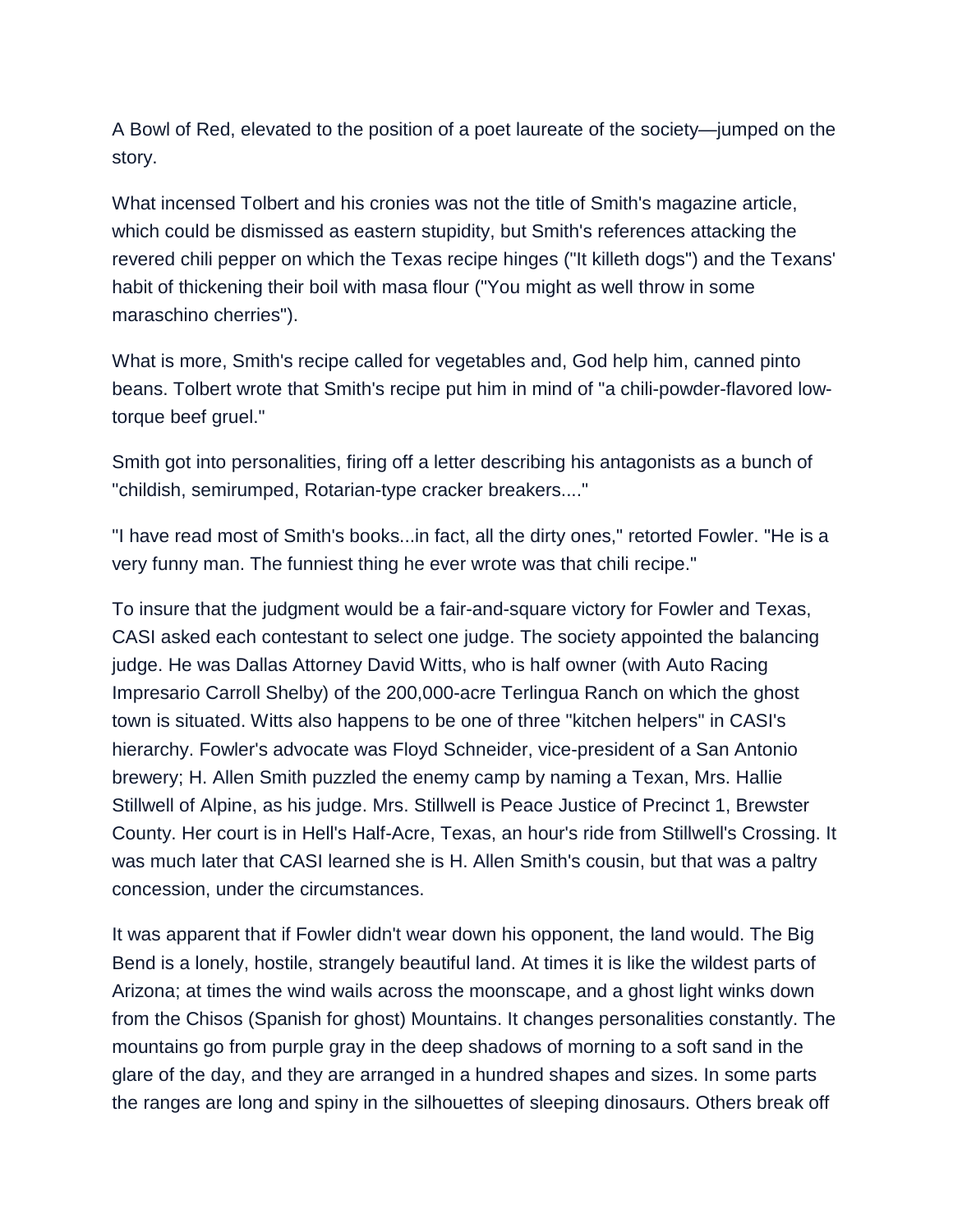sharply; one resembles a reclining profile of George Washington. Still others are blobs, swirled at the peaks like fresh soft candy, or pinched at the sides to suggest Smokey Bear hats. Landmarks have such fetching names as Hen Egg Mountain (elevation: 5,002 feet), Squaw's Tit Peak and Dirty Women Creek.

"This land is unlike anything I know," says David Witts. "It's scraggy, violent, colorful, friendly, brutal, a paradox at every turn. You wouldn't think you could raise cattle out here, but we had 4,000 head last spring. There are places in Texas where cattle literally die from overeating. Out here there is not much to chew on, but what there is has a very high mineral content."

When Witts bought the land he didn't know he was getting a ghost town in the bargain. Inspired by Dallas Public-relations Man Tom Tierney, a city government was elected. For the first time in three decades Terlingua had a mayor, David Witts. Tolbert was elected water commissioner. In time most members of CASI found titles for themselves. Shelby is chairman of the Terlingua Racing Authority. His Cobras race all over the world under the banner of the Terlingua Racing Team. Europeans, says Shelby, are instantly impressed with the fact that the Terlingua Racing Team insists it was founded in 1860, some years before the invention of the combustion engine. The team emblem is three feathers and a jackrabbit holding his hand against the sun (allegedly saying. "Hold the peppers"), and among other racing titles currently on display in the Terlingua archives is the 1967 Trans-American Sedan Series championship.

Like the vast country where it hides, Terlingua is a town of contrasts—the most obvious being that it lives a lot for a ghost.

Until the mines watered out, Terlingua was the largest producer of quicksilver in the U.S. There was a time when maybe 5,000 boomtowners lived here. Now the population is given as nine, although Terlingua Post Master Daisy F. Adams (the post office is three miles from town) estimates the figure at closer to 20. "The number don't vary a bunch," cackles Daisy, showing off the single tooth remaining in her mouth, " 'cause every time a baby is born around here, a man leaves town."

The Terlingua Inn, the one-room jail, the church and the old Perry Mansion still stand more or less as they were at the turn of the century, when Chicago promoter Howard E. Perry had the spot jumping. The opera house next to the inn is four walls and sky. Several dozen crumbling adobe and bleached mud structures protrude in ruins from the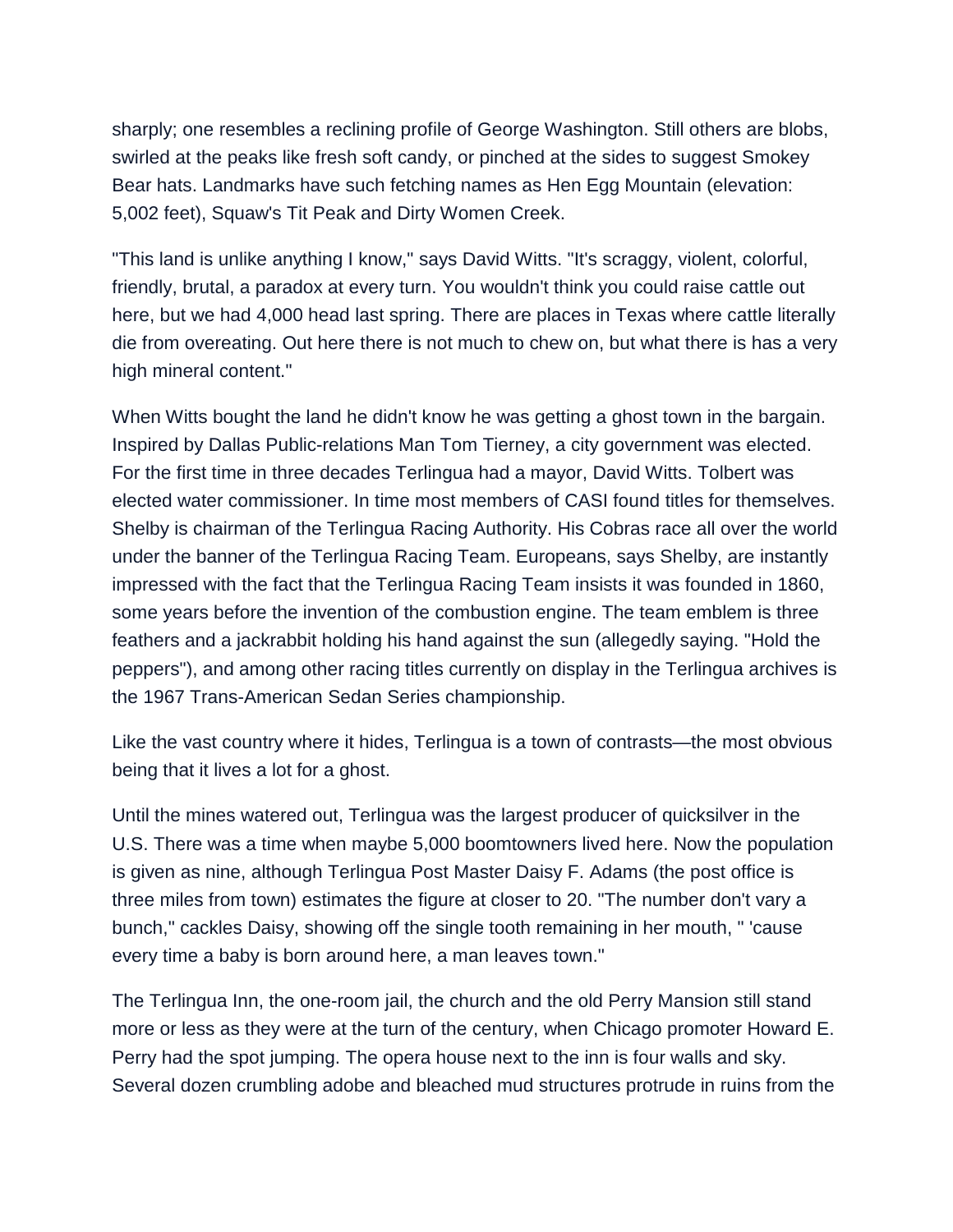scrubby hills, and one corner of town spills off into an 850-foot open mine shaft, where the town met its final irony: early miners abandoned Terlingua because of its heat (up to 120°) and its drought; their successors quit because the richest vein of all was submerged in an underground lake 850 feet below the earth's surface.

The town is laced across a jagged mesa sunk between the Chisos (pronounced to rhyme with Jesus) Mountains to the southeast in Big Bend National Park, and the Christmas Mountains to the north, where some prospectors "got lost and didn't get out till Christmas." In early times three Indian tribes—the Apaches, the Comanches and the Kiowa—would gather here, form raiding parties and sweep west across the Rio Grande into Mexico. The Indians called the place Tres Linguas (three tongues) and the cowboys corrupted that into Terlingua.

An old Indian named Marcos Hinojosa sometimes appears and sells warm beer to tourists who find their way to Terlingua. Hinojosa says that everything in the Big Bend "sticks, stings or stinks," but nothing really stinks now that the mines are closed. Dry lava beds curl through the dusty green sagebrush, through the century plants and Spanish daggers. There are no trees. The tallest living thing is the ocotillo, a desert shrub whose thorny ash-white arms reach higher than the head of a man or a bear. Mountain lions, bobcats, jackrabbits, rattlesnakes and enormous centipedes and scorpions have the land to themselves. The nearest center of commerce is Study Butte (pronounced Stewty Butte locally), five miles to the east. There a single resident named Maggie-Maggie operates a gas station-general store-beer hall. She wears ankle-length Indian dresses and carries a loaded pistol in her long bloomers for when the boys come to town. Tooter and four other cowpunchers who work the Terlingua spread do their regular drinking at Maggie's because the next closest center of civilization is Alpine, 79 miles north and across the Del Norte Mountain Range.

Nearly a full week before burn of if time, H. Allen Smith mysteriously appeared in Alpine and checked into the Ponderosa Inn. There on Thursday night he met Fowler for the first time.

"Mr. Smith let Mr. Fowler do all the drinking and most of the talking," reported Cocktail Waitress Jean Page. "Then Mr. Smith picked up the check."

Friday at noon Fowler's backers threw a cocktail party at the Holiday Inn near Dallas' Love Field, then herded their chili heads and a band of newsmen and cameramen into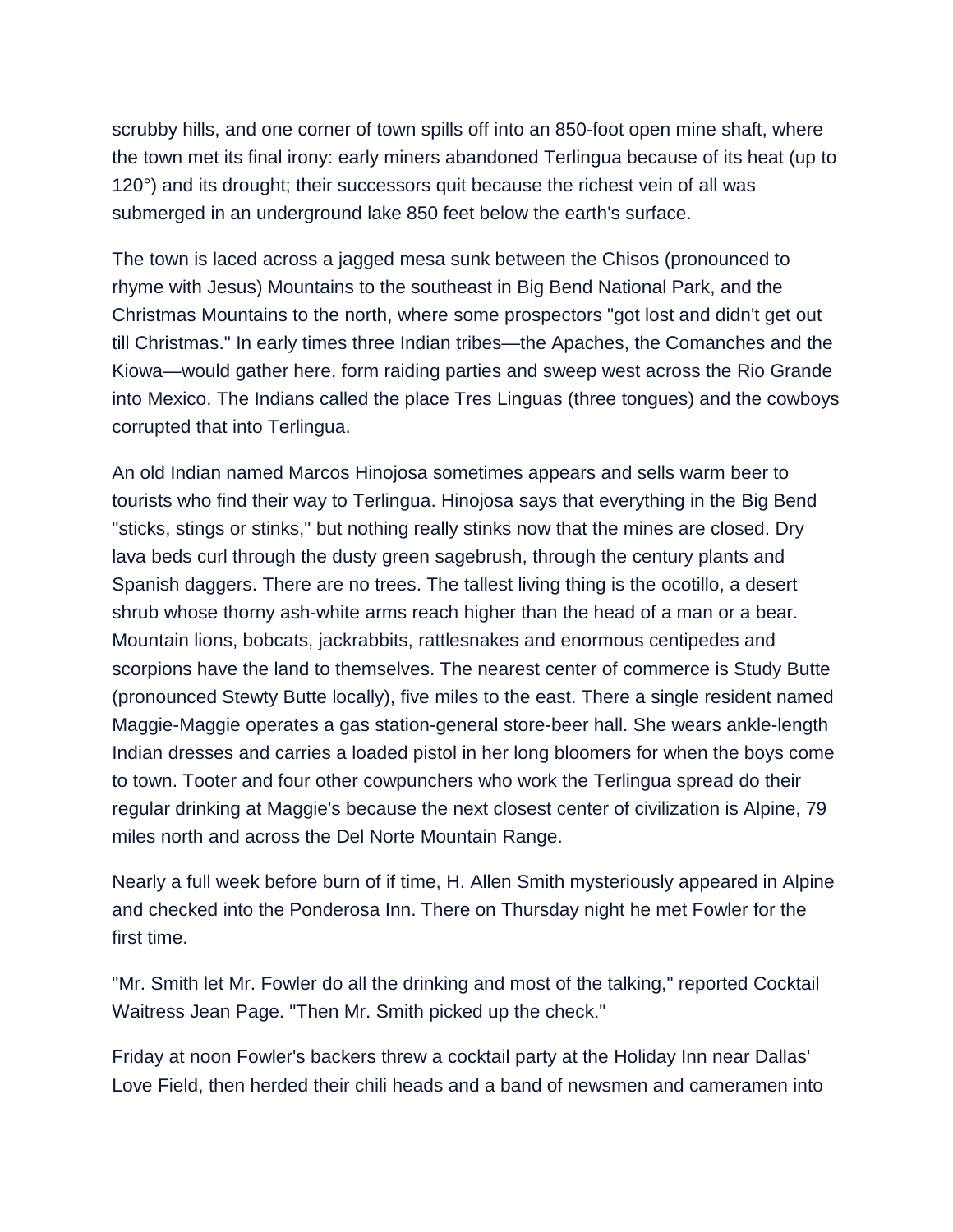three chartered planes for the flight to Terlingua. Two hours and 30 minutes later, while a four-piece country and western band brought in from Fort Stockton played in the swirling dust, the planes touched down on the graded runway they call Terlingua International Airport. By Saturday there were 20 private planes parked in the brush. Shelby had flown in with his own contingent from Los Angeles. It included a bogus monk introduced as Father Duffy, and a young man wearing the cap of a Los Angeles policeman.

Father Duffy arrived fortified with two women friends. This appalled the Dallas delegation, which had piously insisted the junket be stag. CASI delegates feared their wives would find out. They did, anyhow. A group identified as the Terlingua Women's Auxiliary chartered a small plane, which buzzed the Terlingua Inn at the close of festivities, spraying the ghost town with 16,000 yellow cards. Engraved on the cards were such messages as: "Congratulations, you get the children" and "We'll arrange the alimony to fit your budget." One wife also told The Dallas Morning News she put crumbled crackers in her husband's sleeping bag.

Friday at noon Fowler's backers threw a cocktail party at the Holiday Inn near Dallas' Love Field, then herded their chili heads and a band of newsmen and cameramen into three chartered planes for the flight to Terlingua. Two hours and 30 minutes later, while a four-piece country and western band brought in from Fort Stockton played in the swirling dust, the planes touched down on the graded runway they call Terlingua International Airport. By Saturday there were 20 private planes parked in the brush. Shelby had flown in with his own contingent from Los Angeles. It included a bogus monk introduced as Father Duffy, and a young man wearing the cap of a Los Angeles policeman.

Father Duffy arrived fortified with two women friends. This appalled the Dallas delegation, which had piously insisted the junket be stag. CASI delegates feared their wives would find out. They did, anyhow. A group identified as the Terlingua Women's Auxiliary chartered a small plane, which buzzed the Terlingua Inn at the close of festivities, spraying the ghost town with 16,000 yellow cards. Engraved on the cards were such messages as: "Congratulations, you get the children" and "We'll arrange the alimony to fit your budget." One wife also told The Dallas Morning News she put crumbled crackers in her husband's sleeping bag.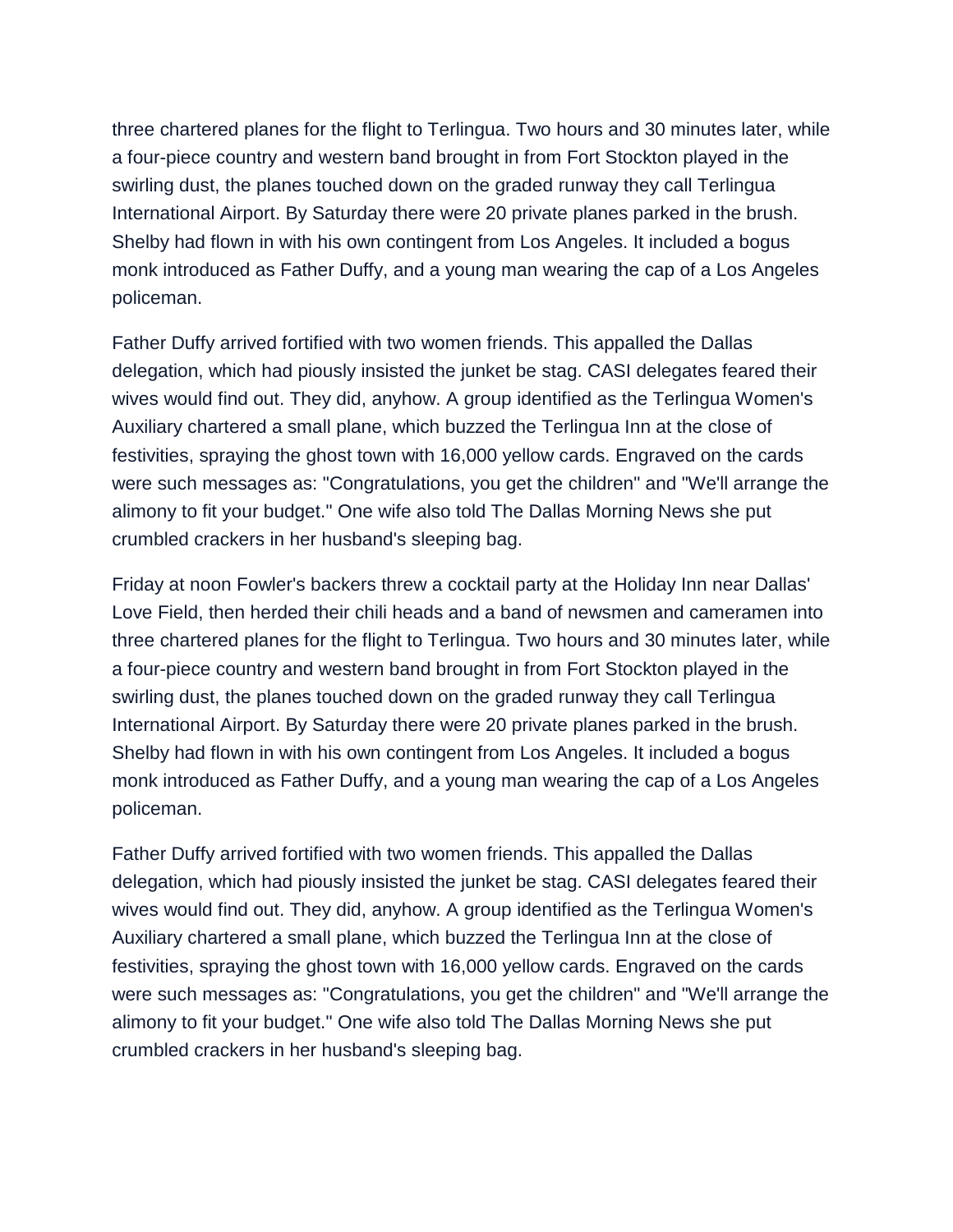CASI members pride themselves on enduring traditional frontier hardships: hot chili isn't the only pain they bear. Sleeping bags and toothbrushes were the only luggage permitted aboard. Several members carried pocket knives, and one Dallas attorney wore his duck-hunting suit. An enormous supply of beer was flown ahead. Witts and Shelby furnished other liquid refreshment at ranch headquarters, and Walter Jetton, Lyndon Johnson's personal barbecuer, was hauled along to do the cooking.

The delegates clambered into two bar-equipped red school buses which would ferry them first to the ghost town, then to the ranch where they would make camp. The trip from Terlingua to the ranch is 35 miles and takes about an hour. One bus barely missed a mountain lion. The other bus encountered no lions, but CASI members counted one horse, two cows, a Pearl beer can and any number of rabbits, hawks and eagles. A Dallas photographer smuggled along a length of rope because he knew that rattlesnakes will not attack a sleeping man who is surrounded by rope, then abandoned the idea when it was called to his attention that scorpions love rope.

Nights in the Big Bend are cold and damp, and the ground is hard. Animals move in the night. By Saturday morning it was assumed at CASI Camp that H. Allen Smith was dead, but the room clerk at the Ponderosa Inn assured the sore, red-eyed chili heads that that wasn't the case.

Tooter the Cowboy was there, representing the rank and file of Terlingua society. Tooter is a wiry, hell-raising drifter who looks something like an insensitive Montgomery Clift. When he is sober he trains horses for Ranch Manager Harold Wynne. Tooter wasn't sober this particular weekend. He was what Wynne called "mean drunk." Tooter drank and played poker until the last chili head fell out, and he was waiting on horseback, a beer bottle in one hand, when CASI delegates staggered to the outdoor breakfast tables of Walter Jetton. While chili heads spooned their eggs and asked each other what could be worse than a hangover, Tooter showed them what, galloping his cutting horse between the crowded tables and over the sleeping bags where some of the frontiersmen were still crumpled.

The following night Tooter took more money from the Dallas folks and terrorized Father Duffy and his friends. Ranch Manager Wynne explained that Tooter sometimes has trouble sleeping. This time the trouble was two Mexicans, brothers of a boy he had pistol-whipped in Study Butte, who were hoping to shoot him.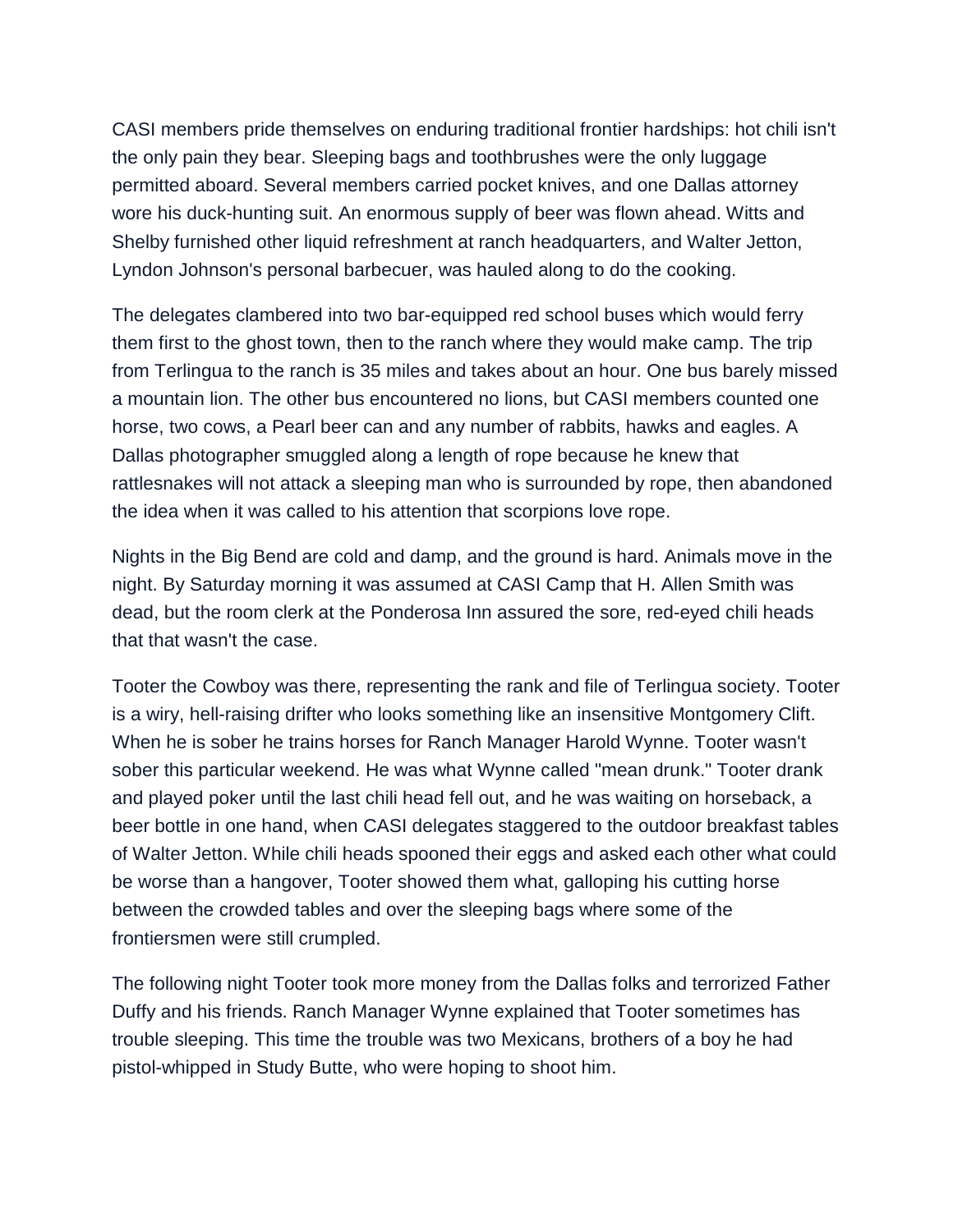By high noon Saturday an estimated 500 chili fanciers had materialized out of the desert and pushed up to the front porch of the Terlingua Inn. They were overwhelmingly pro Fowler. They had come to drink free beer, sample chili and inspect firsthand "the elderly challenger H. Allen 'Soupy' Smith of New York," as Tolbert called him—though, in fact, it was CASI that had issued the challenge.

Smith appeared fit and rested. He wore a fresh open-neck sports shirt and had a sidearm strapped low on his hip. Fowler had slept in a garage under the ranch house and had been sick all night with a virus. While he made jokes about Smith's ancestry, particularly about the fact that Smith learned about chili in Decatur, Ill., his heart wasn't in it. Fowler, who at 58 is a year younger than his opponent, started appreciating chili during the Depression, when a bowl of red cost 5¢ in south Texas.

"It was cheap and greasy, and it saved my life," he says doggedly.

Precook ceremonies opened at 11:35 a.m. with a blessing originated years ago by a Negro cowpuncher and chuck-wagon cook named Bones Hooks.

It begins like this:

"Lord, God, You know us old cowhands is forgetful. Sometimes I can't even recollect what happened yestiddy. We is forgetful. We just know daylight and dark, summer, fall, winter and spring. But I sure hope we don't never forget to thank You before we is about to eat a mess of good chili. We don't know why, in Your wisdom, You been so doggone good to us. The Chinee don't have no chili, ever. The Frenchmens is left out. The Rooshians don't know no more about chili than a hog does about a sidesaddle. Even the Meskins don't get a good whiff of it unless they stay around here. Chili eaters is some of Your chosen people...."

When their praying was done and Master of Ceremonies Bill Rives had led the 500 in the singing of Hello, Terlingua, a song of his own composition, Rives tossed off a couple of one-liners accusing Smith of violating several city ordinances and read a letter from the governor making Smith an honorary citizen of Texas—an honor that Smith declined.

At noon they got with it. For two hours two pots boiled, two reputations simmered. The contestants watched their pots and posed for pictures, offering ladles of chili to Father Duffy or holding their noses at the misfortune of being so close to their opponent's entry. The hot Texas air was thick with spice. At one point Smith seemed dispirited. "What